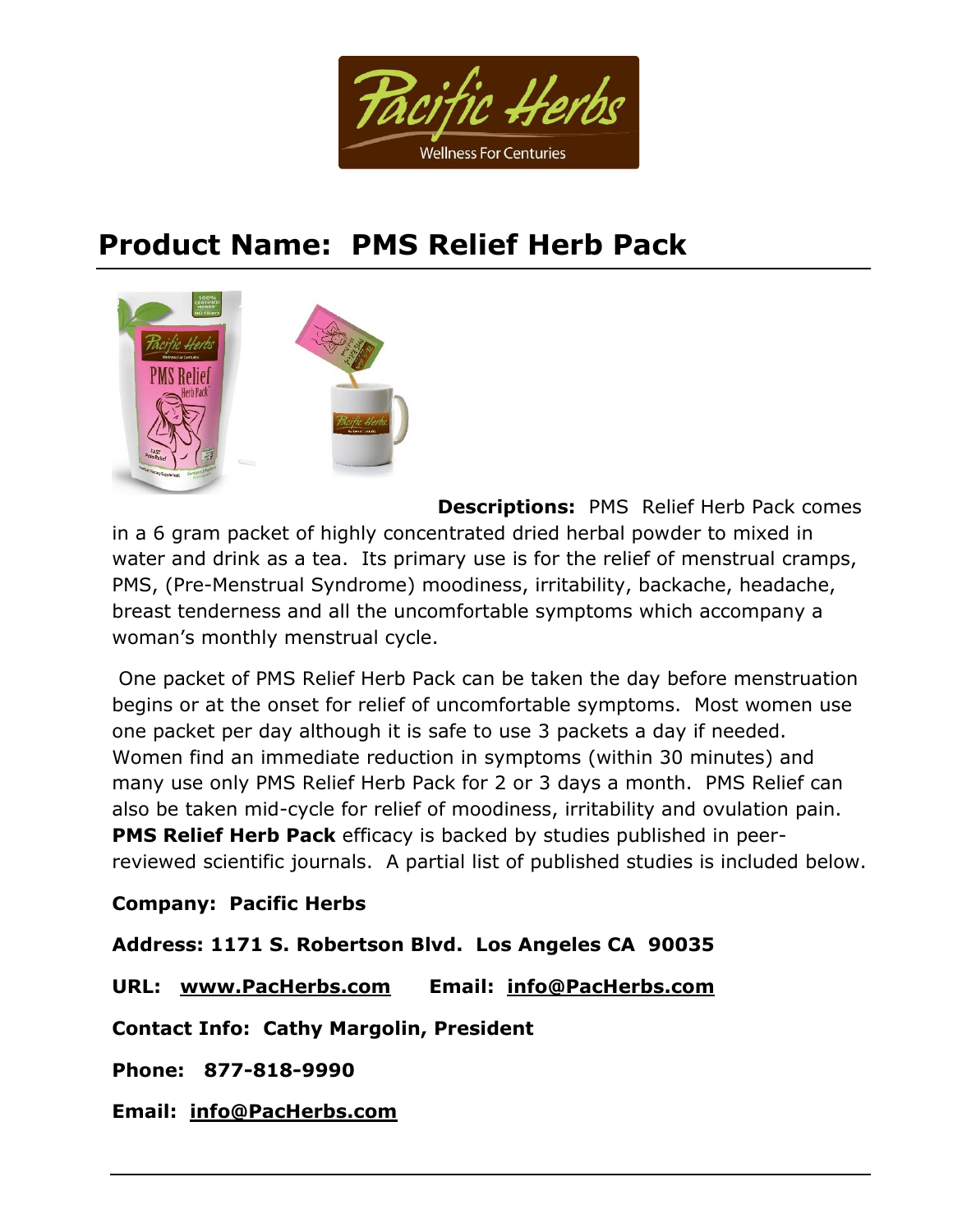### *Product Background:*

PMS and menstrual cramps are often referred to as primary dysmenorrhea. This is a common gynecological complaint for young girls and women of all menstruating age. The most common overthe-counter treatment is non-steroidal anti-inflammatory (NSAIDs), such as acetaminophen and ibuprofen or sodium naproxin commonly sold under various brand names. The failure rate of NSAID's is often 20-25%.

NSAID's also have considerable side-effects such as liver toxicity and GI upset. Many consumers prefer not to take an NSAID due to these side effects and often simply suffer each month with menstrual pain that often keeps them home from school and work.

Many consumers are seeking natural alternatives to conventional medicine. The research presented herein gives substantial proof that Chinese herbal medicine can play an important role in the reduction of symptoms for menstrual cramps and primary dysmenorrhea.

In the U.S., herbs are legally classified as dietary supplements. Although a few Western single herb remedies have been on the market for a number of years for symptom relief of menstrual cramps, the efficacy of these remedies has neither the historical nor scientific amount of data which backs the efficacy of Chinese herbs used in formula combinations.

Chinese herbs are always used in a combination to create a formula to maximize therapeutic effect and minimize side effects. **Pac Herbs PMS Relief Herb Pack** has the right high quality herbal blend, sophisticated pharmaceutical processing **and** innovative packaging. All of these combine to create a product that is evidence based and highly effective.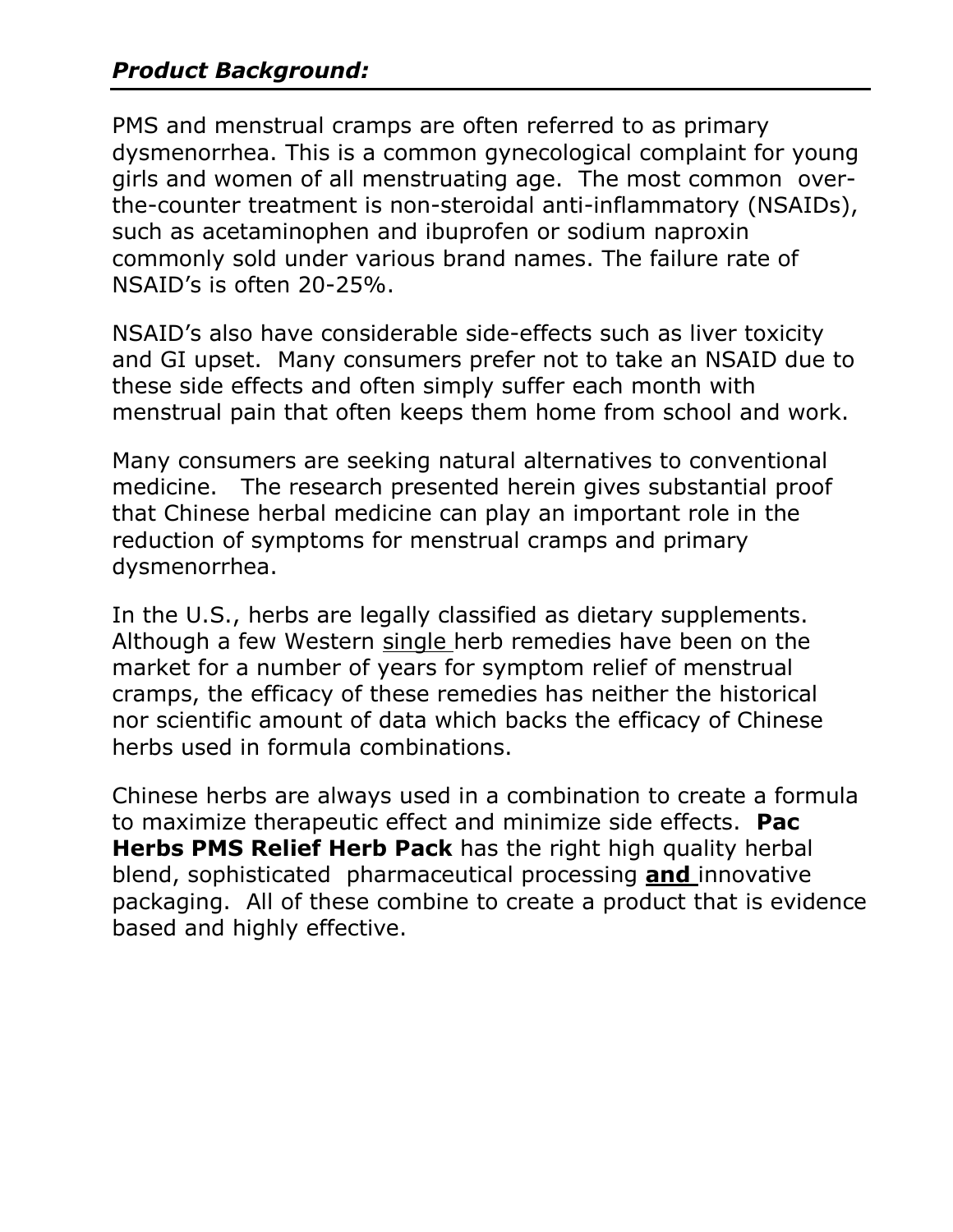## **Ingredients of PMS Relief Herb Pack**

**Bupleurum – Chai Hu White Peony – Bai Shao Ligusticum - Chuan Xiong Angelicae - Dang Gui Achyranthes - Niu Xi Red Peony - Chi Shao Baked Licorice – Zhi Gan Cao Peach Kernel - Tao Ren Carthamus - Hong Hua Mugwort - Ai Ye Moutan - Mu Dan Pi Corydalis - Yan Hu Suo Dipsacus – Xu Duan**

Below please find a list of recent published studies on the chemical constituents in these Chinese herbs. The evidence for primary dysmenorrhea is overwhelmingly supported by studies by organizations such as the Internationally renowned Cochrane Library and peer reviewed studies published around the world.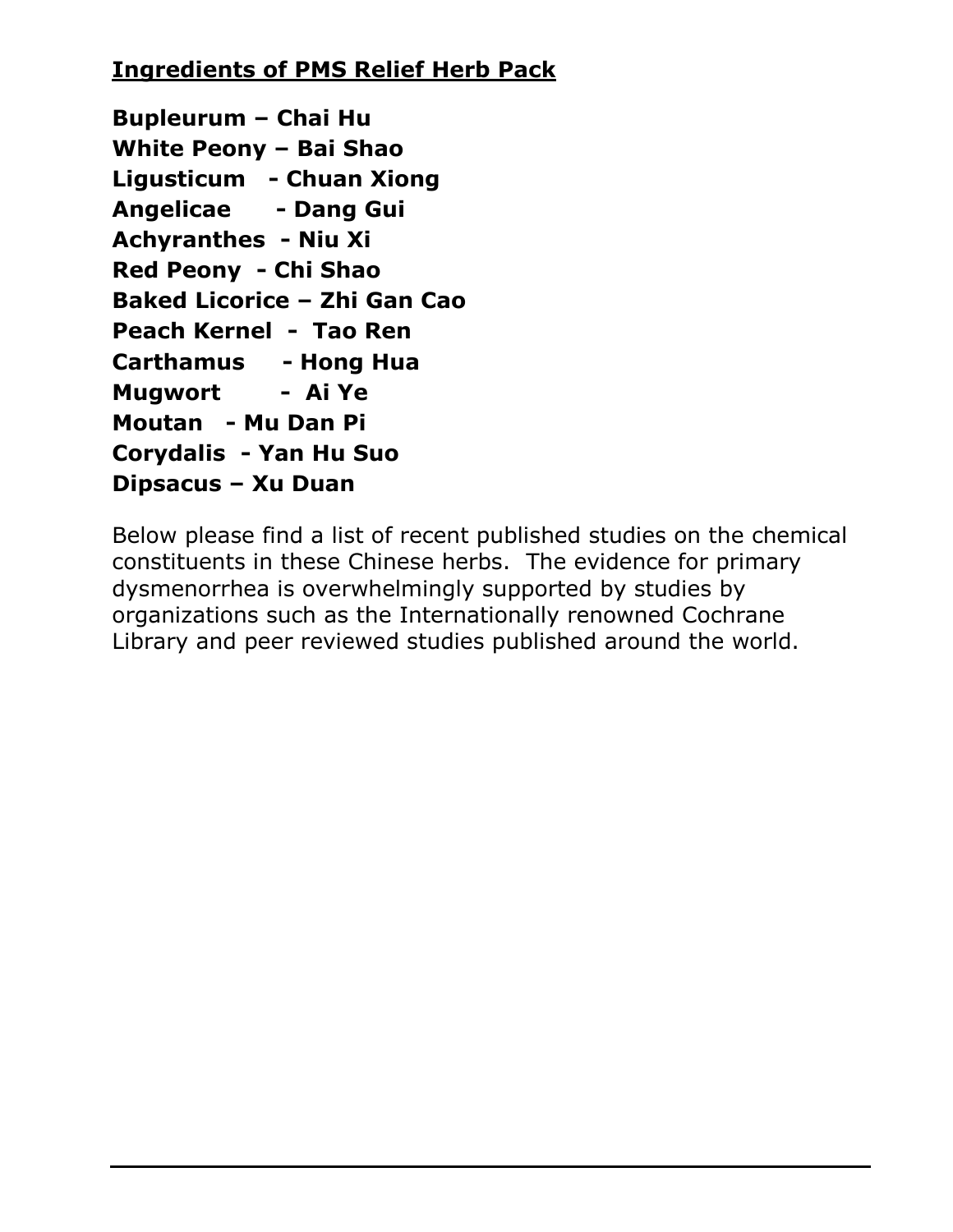# **Unique Packaging & State of the Art Manufacturing**

Our manufacturer KPC (Kaiser Pharmaceutical Company in Taiwan) is a world leader in Chinese herbal extracts. Now over 60 years old and with sales of products throughout Asia, Australia, Japan, Canada the EU and the U.S. Kaiser has strict controls to insure purity standards are met. Tests for pesticide residues, heavy metals, and microbiologic organisms insure any possible contaminants are minimized and remain within safe and acceptable limits as specified by international standards. Marker chemicals which identify each herbal medicinal are verified with Thin Layer Chromatography (TLC) and High Pressure Liquid Chromatography

(HPLC). These testing methods are also employed to measure active chemical constituents both before and after herb processing is completed.

Chinese herbs are always used in a combination to create a formula to maximize therapeutic effect. Each herb in the Pacific Herbs formulas has its own medicinal qualities, which are either enhanced when used in combination with other herbs. The active ingredients of Chinese herbs are often the root and bark, stem of plants. In order to extract the active ingredients, the herbs are boiled in water, under precise temperature controls. Our herbs, in packets of granules have shown to have superior absorption due to the lack of fillers, binders and other excipients commonly used in capsules and tablets. In addition, drinking a water based solution of herbs has shown faster absorption and thus bioavailability.

## **Origin of Traditional Chinese Medicine?**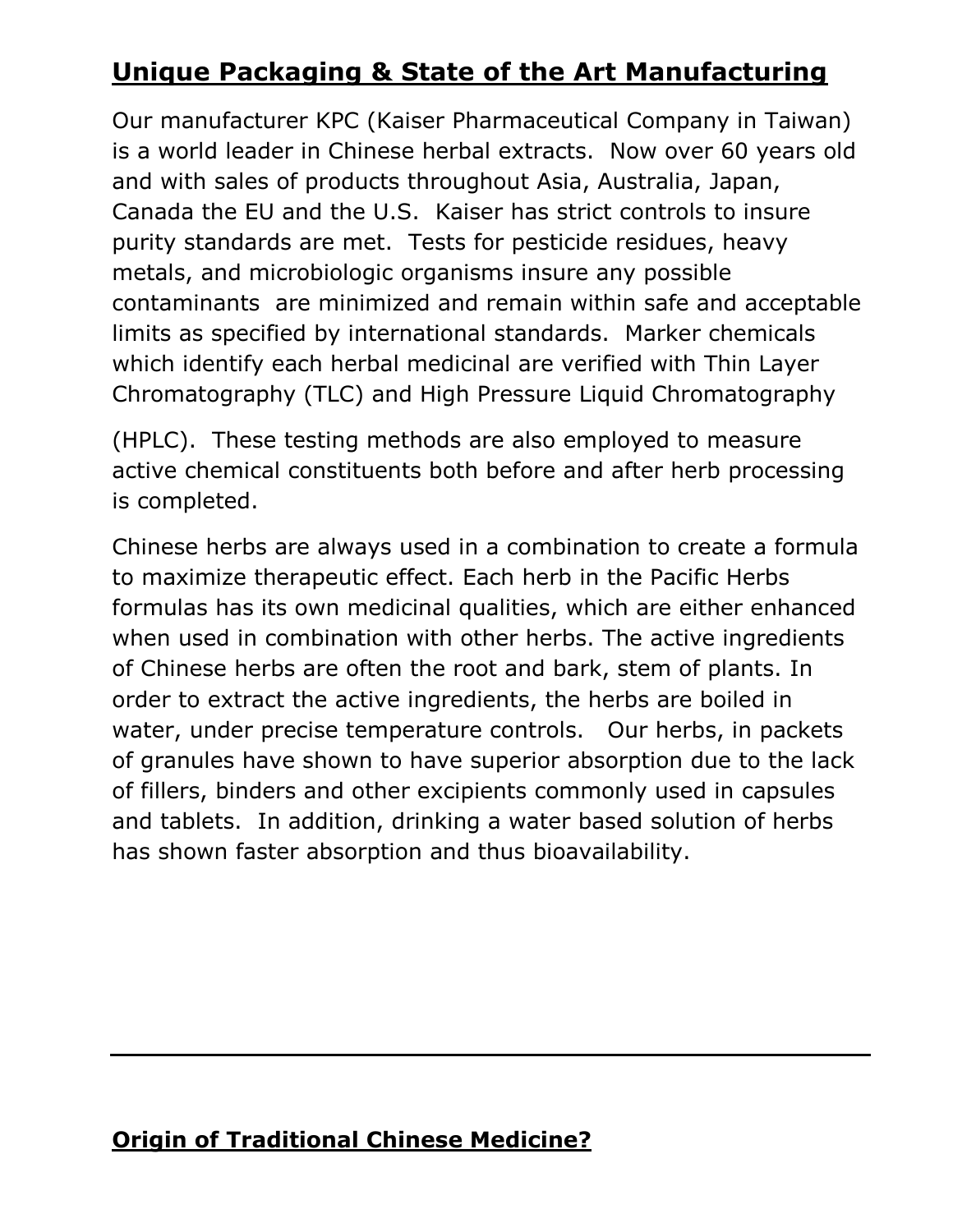Traditional Chinese herbal medicine has been used continuously for over 2000 years. The traditional method of cooking botanicals in a water based decoction has proven 2000 years later in scientific studies to provide the fastest route of absorption for the abundant phyto-chemicals in these medicinal botanicals. The attached studies prove the medicine is evidence based and can be used successfully for menstrual cramps and other painful symptoms. Unfortunately, this is not a complete collection of evidence, a only a small sampling of what is available in the English databases. Much more evidence is available in Mandarin.

# **Dosage Matters**

Herb granules in Japan and Taiwan have been used for decades and have made a major impact on their healthcare systems. Safety controls during manufacturing and traceability of granule batches allow for uniform consistency that is difficult to match with other forms of herbs, such as raw herbs. This makes granules ideal for research studies since each batch must conform to traceable concentration standards

Our herb granules are highly concentrated in the cooking and drying process. Each packet contains 6 grams of herbal extract yet this extract is cooked at a ratio of approximately 5:1, this means our 6 gram extract has the equivalent of taking 30 grams of raw herbs. A standard daily adult dose as regulated by the Taiwanese and Chinese governments is anywhere from 18-30 grams raw herbs, depending on the formula. As you can see, our dosage is on the high side and this potency level insures a superior effect.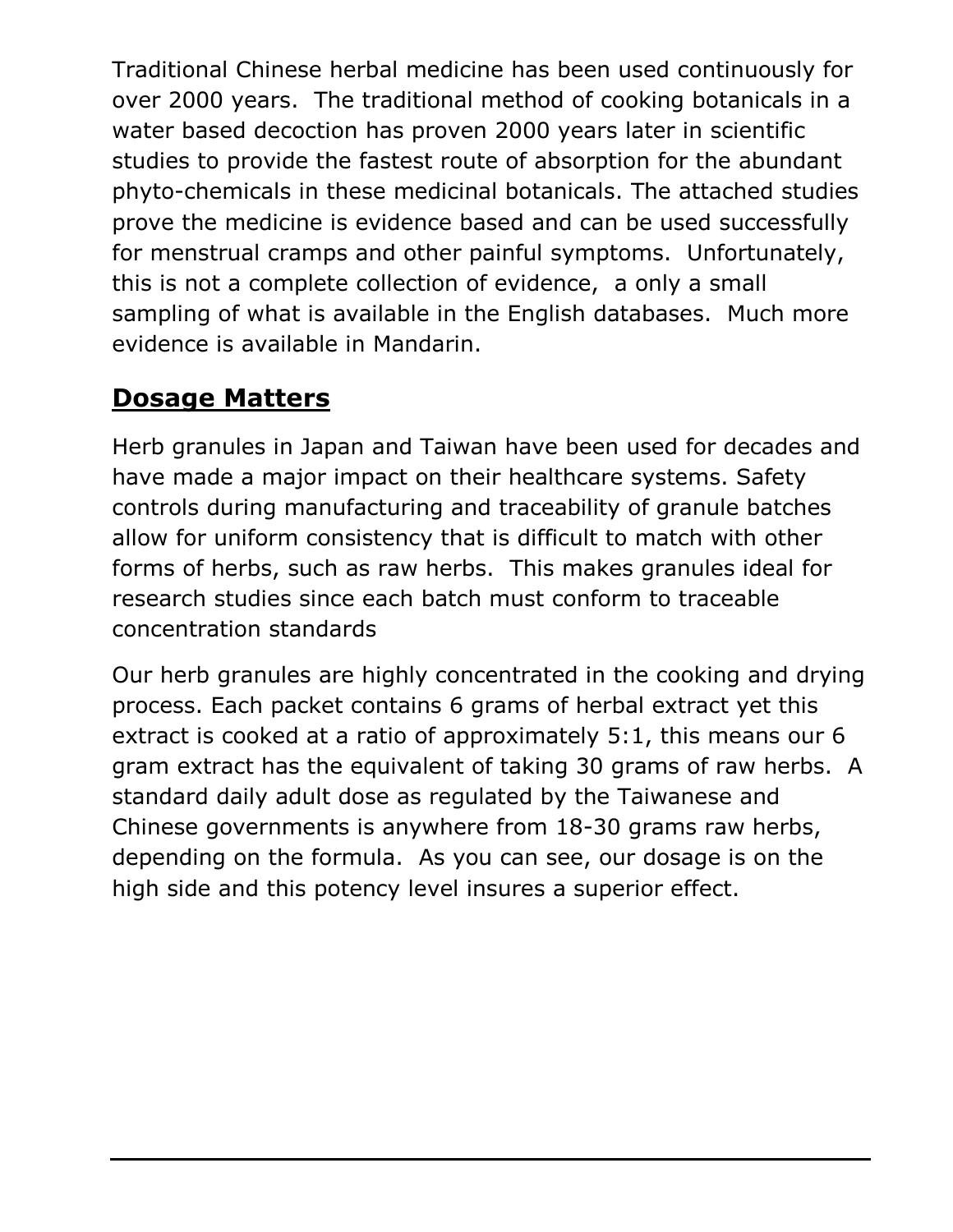# **A brief synopsis of Chinese Herbal Medicine in Japan**

Kampo Medicine was developed in Japan about 1400 AD. It is an accumulation and systemized database of herbal formulas from Traditional Chinese Medicine. Kampo literally means "Kan Method", another name for the Han Dynasty in China where many of the formulas originated, and "Ho or Po" meaning "way of treatment" referring to the herbal system of China that developed during the Han Dynasty.

Kampo's collection of important herb formulas are prepared in accordance with traditional Chinese herbal medicine. One of the most important formulas is **Xue Fu Zhu Yu Tang or "Drive Out Stasis in the Mansion of Blood Decoction", contains the same herbs in PMS Relief Herb Pack.** In 1976 this formula,(and others) were given formal recognition by the Japanese Department of Pharmaceutical Affairs of the Ministry of Health and Welfare and they became part by the Japanese National Health insurance program. In addition, the herbal formula was approved for use in medical facilities. The formula is prepared in factories under strict conditions. Only about 80 Chinese herbal formulas are frequently prescribed in Japan, of the approximately 148 that are covered by national insurance. Kampo herbal formulas are widely used throughout Europe, Canada, Australia and Asia. The convenience of dried extracts make the formulas convenient to use. The merits of Chinese herbal medicine in granules, from pharmaceutical grade factories like ours is quickly becoming the most popular delivery method because of quality control standards, dependable potency levels and ease of use.

Studies published on the Kampo formula - Xue Fu Zhu Yu Tang, the same herbs as **PMS Relief Herb Pack**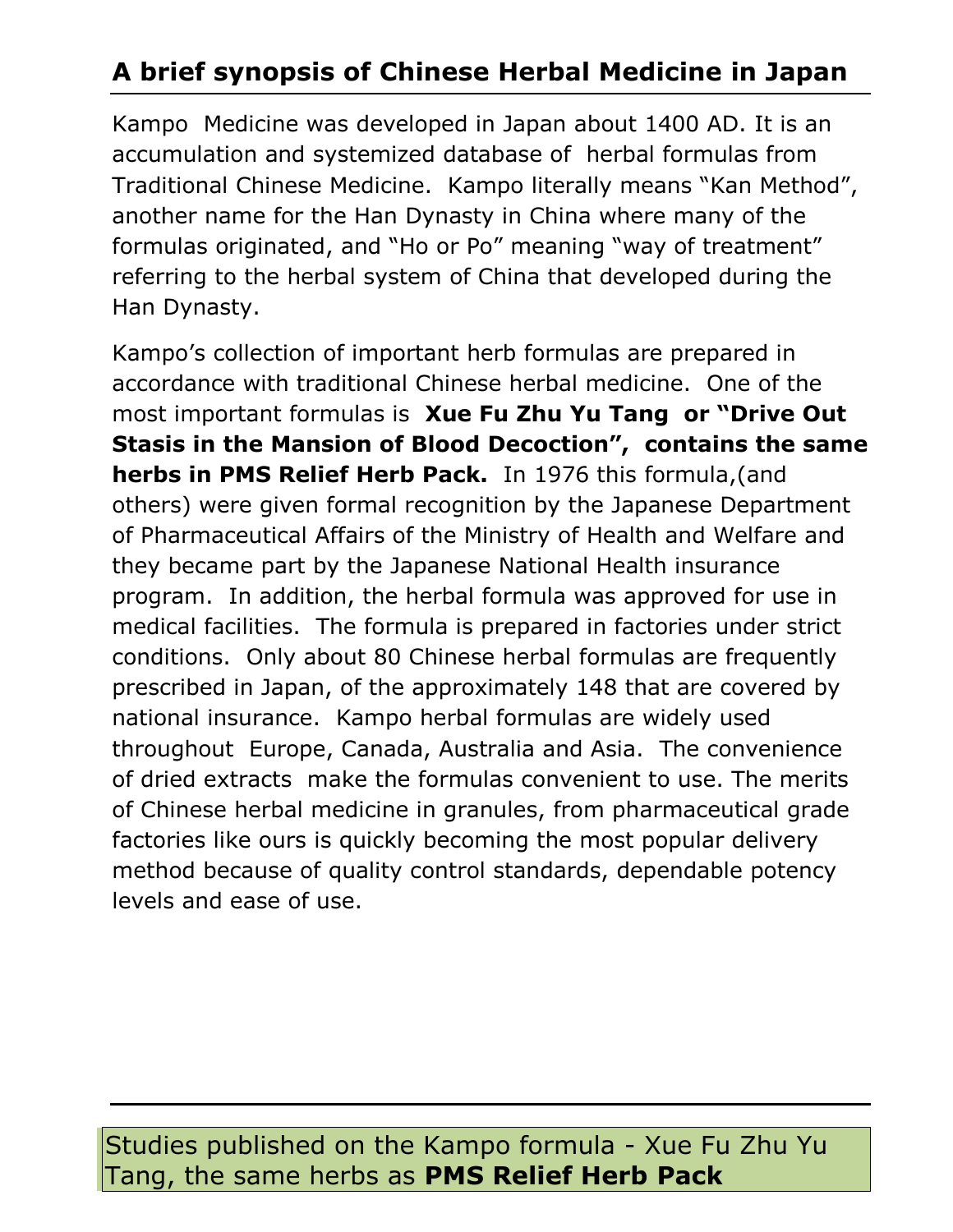## **Study #1. Clinical efficacy of Kampo medicine (Japanese traditional herbal medicine) in the treatment of primary**

**dysmenorrhea.** [Oya A,](http://www.ncbi.nlm.nih.gov/pubmed?term=%22Oya%20A%22%5BAuthor%5D) [Oikawa T,](http://www.ncbi.nlm.nih.gov/pubmed?term=%22Oikawa%20T%22%5BAuthor%5D) [Nakai A,](http://www.ncbi.nlm.nih.gov/pubmed?term=%22Nakai%20A%22%5BAuthor%5D) [Takeshita T,](http://www.ncbi.nlm.nih.gov/pubmed?term=%22Takeshita%20T%22%5BAuthor%5D) [Hanawa T.](http://www.ncbi.nlm.nih.gov/pubmed?term=%22Hanawa%20T%22%5BAuthor%5D) Published in : [J Obstet Gynaecol Res.](javascript:AL_get(this,%20) 2008 Oct;34(5):898-908.

Department of Obstetrics and Gynecology, Nippon Medical School, Kitasato

OBJECTIVE: We intended to evaluate the clinical efficacy of Xue Fu Zhu Yu Tang Kampo medicine, a Japanese traditional herbal medicine, for primary dysmenorrhea which was prescribed according to the Kampo diagnosis, with classification of its severity.

METHOD: A retrospective evaluation of Kampo treatment in 176 subjects with dysmenorrhea during the previous 12 years was performed. In order to minimize the subjective discretion of the severity of symptoms, classification of the severity level of abdominal pain during menstruation was applied by considering the requirement for non-steroidal anti-inflammatory drugs (NSAIDs) and disturbance of daily activities. The following severity levels were used: no abdominal pain (level 0), abdominal pain with no requirement of NSAIDs (level 1), abdominal pain with no daily activity disturbances with use of NSAIDs (level 2), and painful menstruation which required absenteeism even with use of NSAIDs (level 3).

**CONCLUSION: Kampo medicine prescribed according to Kampo diagnosis reduced the severity of primary dysmenorrhea and is therefore suggested to be beneficial in improving quality of life.** 

### **2. Traditional Chinese medicine and Kampo: a review from the distant past for the future**

[Yu F,](http://www.ncbi.nlm.nih.gov/pubmed?term=%22Yu%20F%22%5BAuthor%5D) [Takahashi T,](http://www.ncbi.nlm.nih.gov/pubmed?term=%22Takahashi%20T%22%5BAuthor%5D) [Moriya J,](http://www.ncbi.nlm.nih.gov/pubmed?term=%22Moriya%20J%22%5BAuthor%5D) [Kawaura K,](http://www.ncbi.nlm.nih.gov/pubmed?term=%22Kawaura%20K%22%5BAuthor%5D) [Yamakawa J,](http://www.ncbi.nlm.nih.gov/pubmed?term=%22Yamakawa%20J%22%5BAuthor%5D) [Kusaka K,](http://www.ncbi.nlm.nih.gov/pubmed?term=%22Kusaka%20K%22%5BAuthor%5D) [Itoh T,](http://www.ncbi.nlm.nih.gov/pubmed?term=%22Itoh%20T%22%5BAuthor%5D) **[Morimoto S,](http://www.ncbi.nlm.nih.gov/pubmed?term=%22Morimoto%20S%22%5BAuthor%5D) [Yamaguchi N,](http://www.ncbi.nlm.nih.gov/pubmed?term=%22Yamaguchi%20N%22%5BAuthor%5D) [Kanda T.](http://www.ncbi.nlm.nih.gov/pubmed?term=%22Kanda%20T%22%5BAuthor%5D) [J Int Med Res.](javascript:AL_get(this,%20) 2006 May-Jun;34(3):231-9**

**\_\_\_\_\_\_\_\_\_\_\_\_\_\_\_\_\_\_\_\_\_\_\_\_\_\_\_\_\_\_\_\_\_\_\_\_\_\_\_\_\_\_\_\_**

Department of General Medicine, Kanazawa Medical University, Ishikawa, Japan.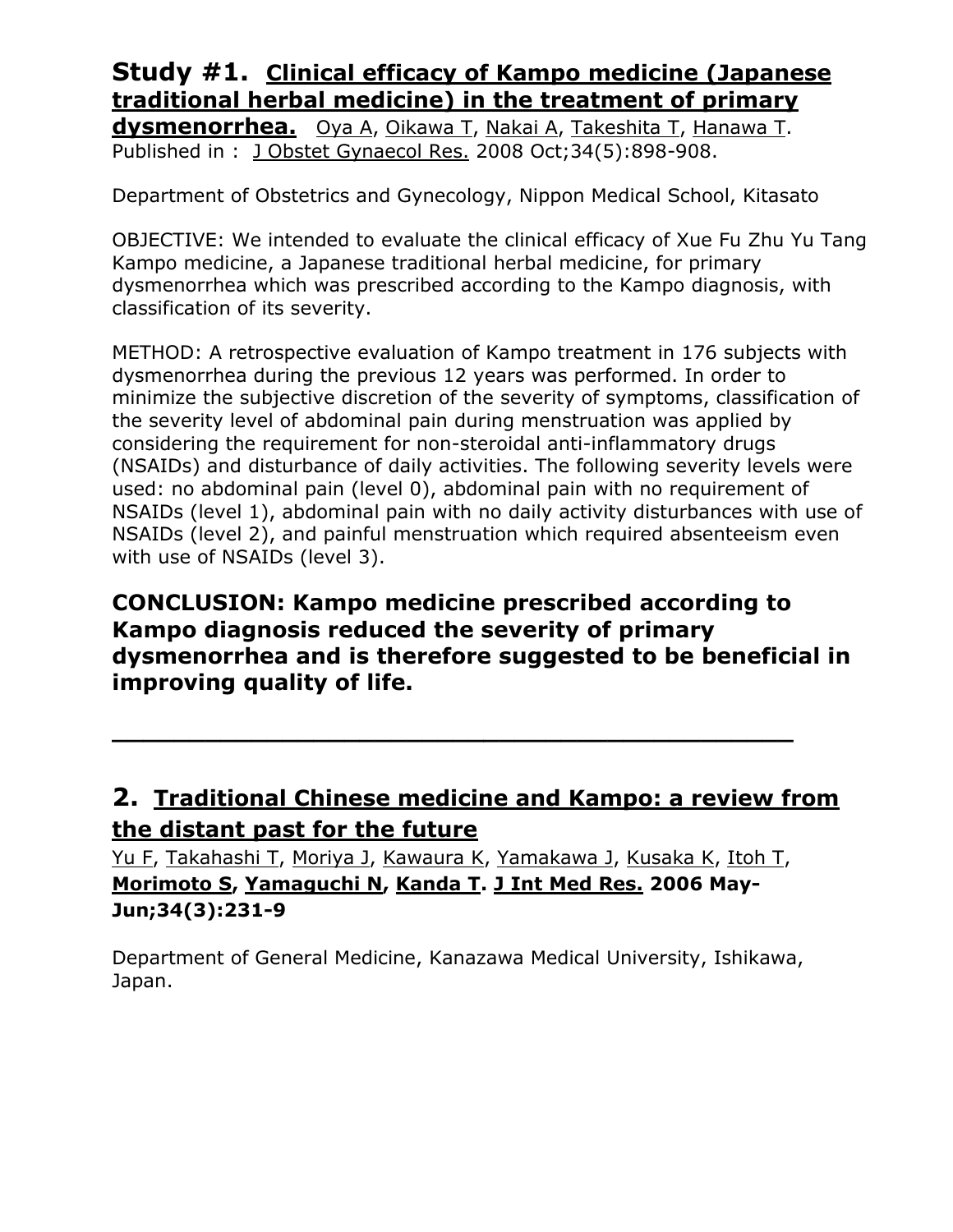Abstract: Traditional Chinese medicine (TCM) is a complete system of healing that developed in China about 3000 years ago, and includes herbal medicine, acupuncture, moxibustion and massage, etc. In recent decades the use of TCM has become more popular in China and throughout the world. Traditional Japanese medicine has been used for 1500 years and includes Kampo-yaku (herbal medicine), acupuncture and acupressure. Kampo is now widely practised in Japan and is fully integrated into the modern health-care system. Kampo is based on TCM but has been adapted to Japanese culture. In this paper we review the history and characteristics of TCM and traditional Japanese medicine, i.e. the selection of traditional Chinese herbal medicine treatments based on differential diagnosis, and treatment formulations specific for the 'Sho' (the patient's symptoms at a given moment) of Japanese Kampo--and look at the prospects for these forms of medicine.

# **3**. [Cochrane Database Syst Rev.](javascript:AL_get(this,%20) 2001;(3):CD002124.

## **Herbal and dietary therapies for primary and secondary dysmenorrhoea**

[Proctor ML,](http://www.ncbi.nlm.nih.gov/pubmed?term=%22Proctor%20ML%22%5BAuthor%5D) [Murphy PA.](http://www.ncbi.nlm.nih.gov/pubmed?term=%22Murphy%20PA%22%5BAuthor%5D) Department of Obstetrics and Gynaecology, National Women's Hospital, Claude Road, Epsom, Auckland, New Zealand, 1003. [ml.wilson@auckland.ac.nz](mailto:ml.wilson@auckland.ac.nz)

Abstract: Dysmenorrhoea refers to the occurrence of painful menstrual cramps of uterine origin.

OBJECTIVES: To determine the efficacy and safety of herbal and dietary therapies for the treatment of primary and secondary dysmenorrhoea when compared to each other, placebo, no treatment or other conventional treatments (e.g. NSAIDS).

SEARCH STRATEGY: Electronic searches of the Cochrane Menstrual Disorders and Subfertility Group Register of controlled trials, CCTR, MEDLINE, EMBASE, CINAHL, Bio extracts, and PsycLIT were performed to identify relevant randomised controlled trials (RCTs). The Cochrane Complementary Medicine Field's Register of controlled trials (CISCOM) was also searched. Attempts were also made to identify trials from the National Research Register, the Clinical Trial Register and the citation lists of review articles and included trials. In most cases, the first or corresponding author of each included trial was contacted for additional information.

SELECTION CRITERIA: The inclusion criteria were RCTs of herbal or dietary therapies as treatment for primary or secondary dysmenorrhoea vs each other, placebo, no treatment or conventional treatment. Interventions could include, but were not limited to, the following; vitamins, essential minerals, proteins, herbs, and fatty acids. Exclusion criteria were: mild or infrequent dysmenorrhoea or dysmenorrhoea from an IUD.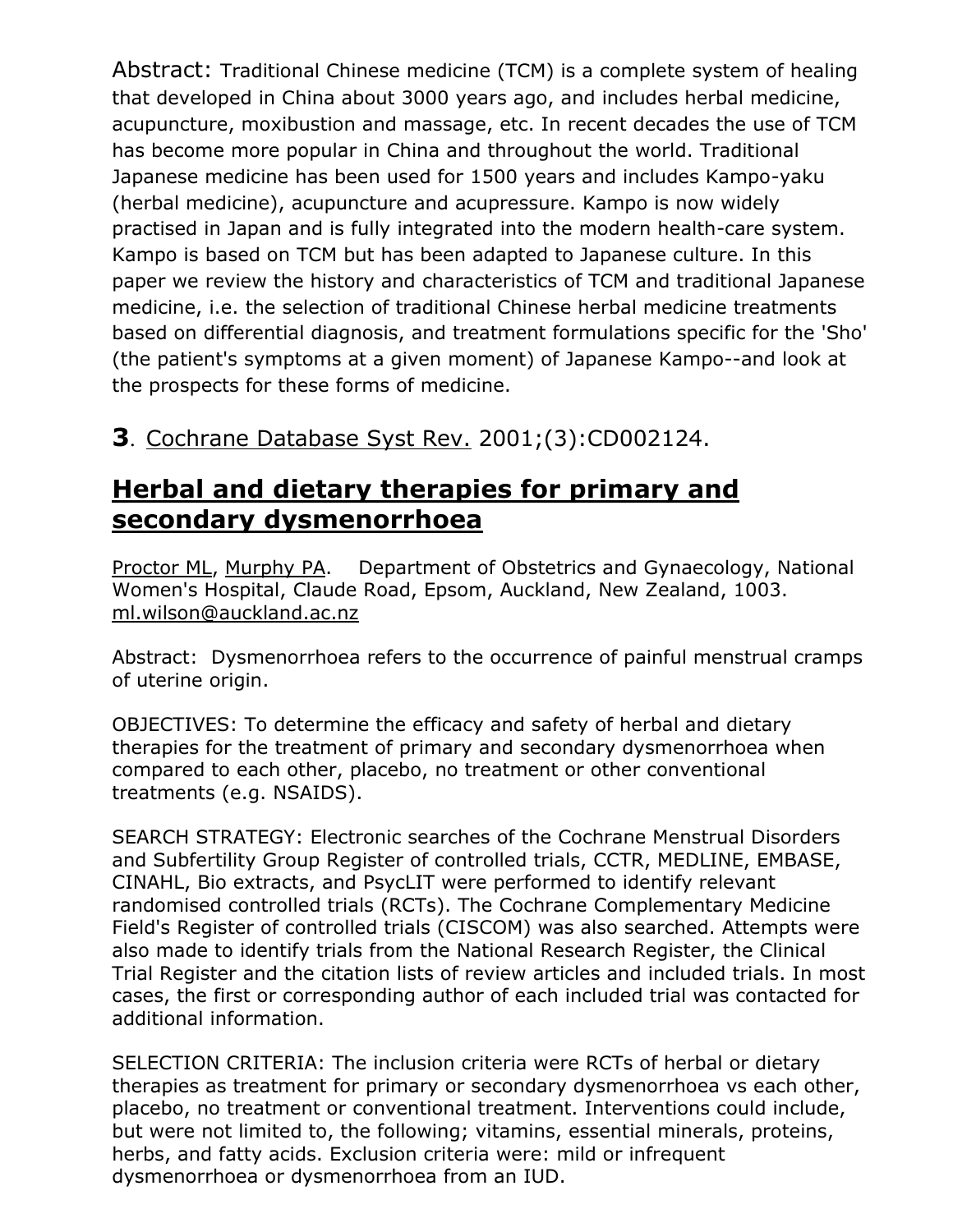DATA COLLECTION AND ANALYSIS: Seven trials were included in the review. Quality assessment and data extraction were performed independently by two reviewers. The main outcomes were pain intensity or pain relief and the number of adverse effects. Data on absence from work and the use of additional medication was also collected if available.

JAPANESE HERBAL COMBINATION: One small trial showed the herbal combination to be more effective for pain relief than placebo, and less additional pain medication was taken by the treatment group.

## **4. Herbs of Special Interest To Women [Hardy ML.](http://www.ncbi.nlm.nih.gov/pubmed?term=%22Hardy%20ML%22%5BAuthor%5D)**

[J Am Pharm Assoc \(Wash\).](javascript:AL_get(this,%20) 2000 Mar-Apr;40(2):234-42; quiz 327-9

Cedars-Sinai Integrative Medicine Medical Group, Cedars-Sinai Hospital, Los Angeles, CA, USA. HardyM@csmns.org

OBJECTIVE: To review the efficacy and safety of specific herbal medications that have been used traditionally to treat common conditions in women.

DATA SYNTHESIS: Herbal medicines have long been used in traditional healing systems to treat conditions of particular interest to women, such as premenstrual syndrome (PMS) and menopausal symptoms. For a select number of phytomedicines, including evening primrose oil, black cohosh root extract, dong quai, and chaste tree berry, scientific investigation is elucidating the pharmacologically active constituents, mechanism of action, and clinical value.

CONCLUSION: Based on the available evidence, evening primrose oil and chaste tree berry may be reasonable treatment alternatives for some patients with PMS. **Dong quai may have some efficacy for PMS when used in traditional Chinese multipleherb formulas**. For relief of menopausal symptoms, black cohosh root extract and dong quai have good safety profiles, but only black cohosh has demonstrated efficacy for this indication.

## **5. Analgesic effect of a herbal medicine for treatment of primary dysmenorrhea--a double-blind study.**

[Am J Chin Med.](javascript:AL_get(this,%20) 1997;25(2):205-12. [Kotani N,](http://www.ncbi.nlm.nih.gov/pubmed?term=%22Kotani%20N%22%5BAuthor%5D) [Oyama T,](http://www.ncbi.nlm.nih.gov/pubmed?term=%22Oyama%20T%22%5BAuthor%5D) [Sakai I,](http://www.ncbi.nlm.nih.gov/pubmed?term=%22Sakai%20I%22%5BAuthor%5D) [Hashimoto H,](http://www.ncbi.nlm.nih.gov/pubmed?term=%22Hashimoto%20H%22%5BAuthor%5D) [Muraoka](http://www.ncbi.nlm.nih.gov/pubmed?term=%22Muraoka%20M%22%5BAuthor%5D)  [M,](http://www.ncbi.nlm.nih.gov/pubmed?term=%22Muraoka%20M%22%5BAuthor%5D) [Ogawa Y,](http://www.ncbi.nlm.nih.gov/pubmed?term=%22Ogawa%20Y%22%5BAuthor%5D) [Matsuki A.](http://www.ncbi.nlm.nih.gov/pubmed?term=%22Matsuki%20A%22%5BAuthor%5D)

Department of Anesthesiology, University of Hirosaki School of Medicine, Japan.

We evaluated the analgesic effect of Toki-shakuyaku-san (TSS) also known (Dang gui ,Shao-Yao-San) in women who had a combination of "deficiency," of "Yin," "cold," and "stagnated blood" syndromes, and were suffering from dysmenorrhea. We treated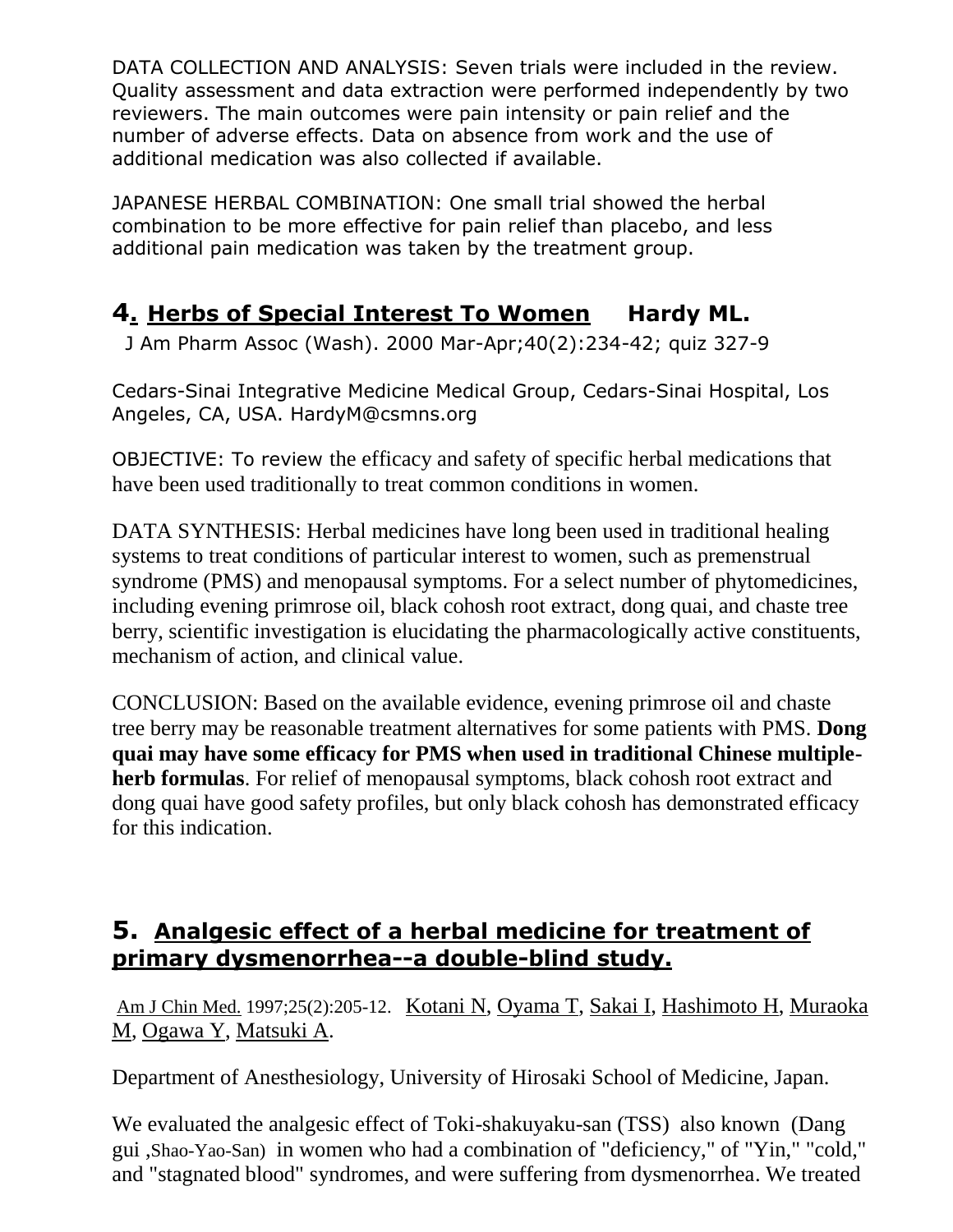patients with either TSS or placebo during 2 menstrual cycles with a double-blind technique, and we followed them for 2 additional cycles. A significant alleviation of dysmenorrhea was observed in patients treated with TSS as compared to those treated with placebo. Our results suggest that TSS is effective for treatment of dysmenorrhea in patients with the above-mentioned conditions. **[Journal of Ethnopharmacology](http://www.sciencedirect.com/science/journal/03788741)** [Volume](http://www.sciencedirect.com/science?_ob=PublicationURL&_tockey=%23TOC%235084%232000%23999289998%23203245%23FLA%23&_cdi=5084&_pubType=J&view=c&_auth=y&_acct=C000050221&_version=1&_urlVersion=0&_userid=10&md5=bbefcffaef2a4e4673011f16d805a006)  [71, Issues 1-2,](http://www.sciencedirect.com/science?_ob=PublicationURL&_tockey=%23TOC%235084%232000%23999289998%23203245%23FLA%23&_cdi=5084&_pubType=J&view=c&_auth=y&_acct=C000050221&_version=1&_urlVersion=0&_userid=10&md5=bbefcffaef2a4e4673011f16d805a006) July 2000, Pages 133-143

# **6.** [Cochrane Database Syst Rev.](javascript:AL_get(this,%20) 2007 Oct 17;(4):CD005288.

# **Chinese Herbal Medicine for Primary Dysmenorrhoea**

[Zhu X,](http://www.ncbi.nlm.nih.gov/pubmed?term=%22Zhu%20X%22%5BAuthor%5D) [Proctor M,](http://www.ncbi.nlm.nih.gov/pubmed?term=%22Proctor%20M%22%5BAuthor%5D) [Bensoussan A,](http://www.ncbi.nlm.nih.gov/pubmed?term=%22Bensoussan%20A%22%5BAuthor%5D) [Smith CA,](http://www.ncbi.nlm.nih.gov/pubmed?term=%22Smith%20CA%22%5BAuthor%5D) [Wu E.](http://www.ncbi.nlm.nih.gov/pubmed?term=%22Wu%20E%22%5BAuthor%5D) Chinese Medicine Program, University of Western Sydney, Center for Complementary Medicine Research, Bldg 3, Bankstown Campus, Locked Bag 1797, Penrith South DC, Sydney, New South Wales, Australia, 2750. [x.zhu@uws.edu.au](mailto:x.zhu@uws.edu.au) Update in: [Cochrane Database Syst Rev. 2008;\(2\):CD005288.](http://www.ncbi.nlm.nih.gov/pubmed/18425916) 

OBJECTIVES: To determine the efficacy and safety of CHM for PD when compared with placebo, no treatment, and other treatment.

SELECTION CRITERIA: Any randomized controlled trials (RCTs) involving CHM versus placebo, no treatment, conventional therapy, heat compression, another type of CHM, acupuncture or massage. Exclusion criteria were identifiable pelvic pathology and dysmenorrhea resulting from the use of an intra-uterine contraceptive device (IUD).

MAIN RESULTS: Thirty-nine RCTs involving a total of 3475 women were included in the review. CHM also resulted in better pain relief than acupuncture and heat compression.

**AUTHORS' CONCLUSIONS: The review found promising evidence supporting the use of CHM for primary dysmenorrhea**.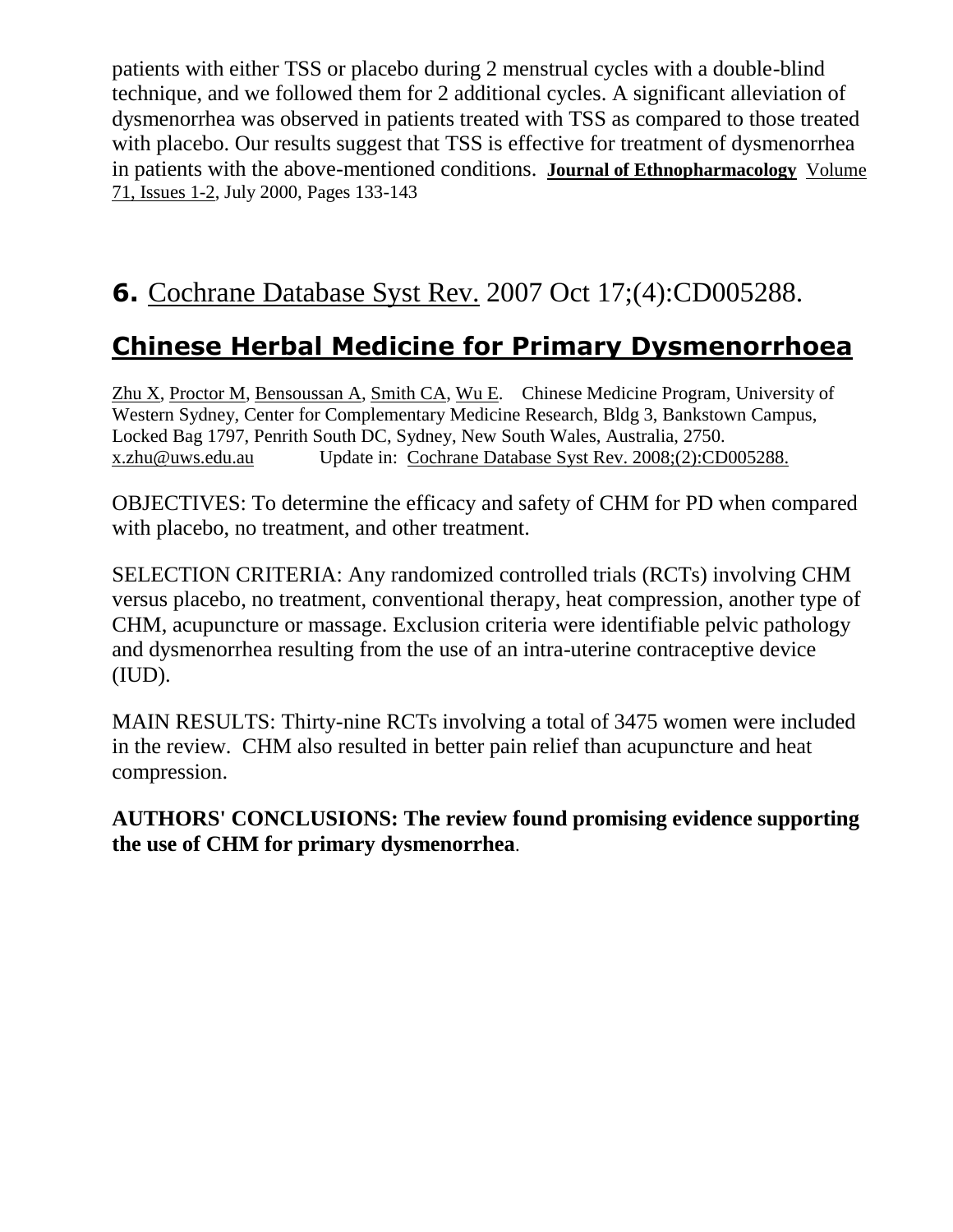## **7. Chinese Herbal Medicine For Endometriosis**

[Flower A,](http://www.ncbi.nlm.nih.gov/pubmed?term=%22Flower%20A%22%5BAuthor%5D) [Liu JP,](http://www.ncbi.nlm.nih.gov/pubmed?term=%22Liu%20JP%22%5BAuthor%5D) [Chen S,](http://www.ncbi.nlm.nih.gov/pubmed?term=%22Chen%20S%22%5BAuthor%5D) [Lewith G,](http://www.ncbi.nlm.nih.gov/pubmed?term=%22Lewith%20G%22%5BAuthor%5D) [Little P.](http://www.ncbi.nlm.nih.gov/pubmed?term=%22Little%20P%22%5BAuthor%5D) - [Cochrane Database Syst Rev.](javascript:AL_get(this,%20) 2009 Jul 8;(3):CD006568. PMID: 19588398 [PubMed - indexed for MEDLINE]

Complementary Medicine Research Unit , Dept Primary Medical Care, Southampton University, Norlington Gate Farmhouse, Norlington Lane, Ringmer, Sussex, UK, BN8 5SG.

Abstract: In China, treatment of endometriosis using Chinese herbal medicine (CHM) is routine and considerable research into the role of CHM in alleviating pain, promoting fertility, and preventing relapse has taken place.

OBJECTIVES: To review the effectiveness and safety of CHM in alleviating endometriosis-related pain and infertility.

MAIN RESULTS: Two Chinese RCTs involving 158 women were included in this review. CHM administered orally and then in conjunction with a herbal enema resulted in a greater proportion of women obtaining symptomatic relief than with danazol (RR 5.06, 95% CI 1.28 to 20.05; RR 5.63, 95% CI 1.47 to 21.54, respectively). Overall, 100% of women in all the groups showed some improvement in their symptoms. Oral plus enema administration of CHM showed a greater reduction in average dysmenorrhoea pain scores than did danazol (mean difference (MD) -2.90, 95% CI -4.55 to -1.25; P < 0.01). Combined oral and enema administration of CHM showed a greater improvement, measured as the disappearance or shrinkage of adnexal masses, than with danazol (RR 1.70, 95% CI 1.04 to 2.78). For lumbosacral pain, rectal discomfort, or vaginal nodules tenderness, there was no significant difference either between CHM and danazol.

AUTHORS' CONCLUSIONS: Post-surgical administration of CHM may have comparable benefits to gestrinone but with fewer side effects. Oral CHM may have a better overall treatment effect than danazol; it may be more effective in relieving dysmenorrhea and shrinking adnexal masses when used in conjunction with a CHM enema.

**8.** Sakamoto, S., Kudo, H., Suzuki, S., Sassa, S., Yoshimura, S., Nakayama, T., Maemura, M., Mitamura, T., Qi, Z., Liu, X. D., Yagishita, Y., and Asai, A. Pharmacotherapeutic effects of tokishakuyaku-san on leukorrhagia in young women. Am J Chin Med 1996;24(2):165-168.

**Menstrual/ovulation effects**: In a case series trial with 20 young Japanese women, Toki-shakuyaku-san, a traditional Chinese herbal prescription (consisting of peony root, *atractylodes lancea* rhizome, alisma rhizome, hoelen, cnidium rhizome, and [Japanese angelica root\)](http://www.naturalstandard.com/databases/dongquai) has been shown to improve irregular menstrual cycles, improve intermenstrual bleeding, reduce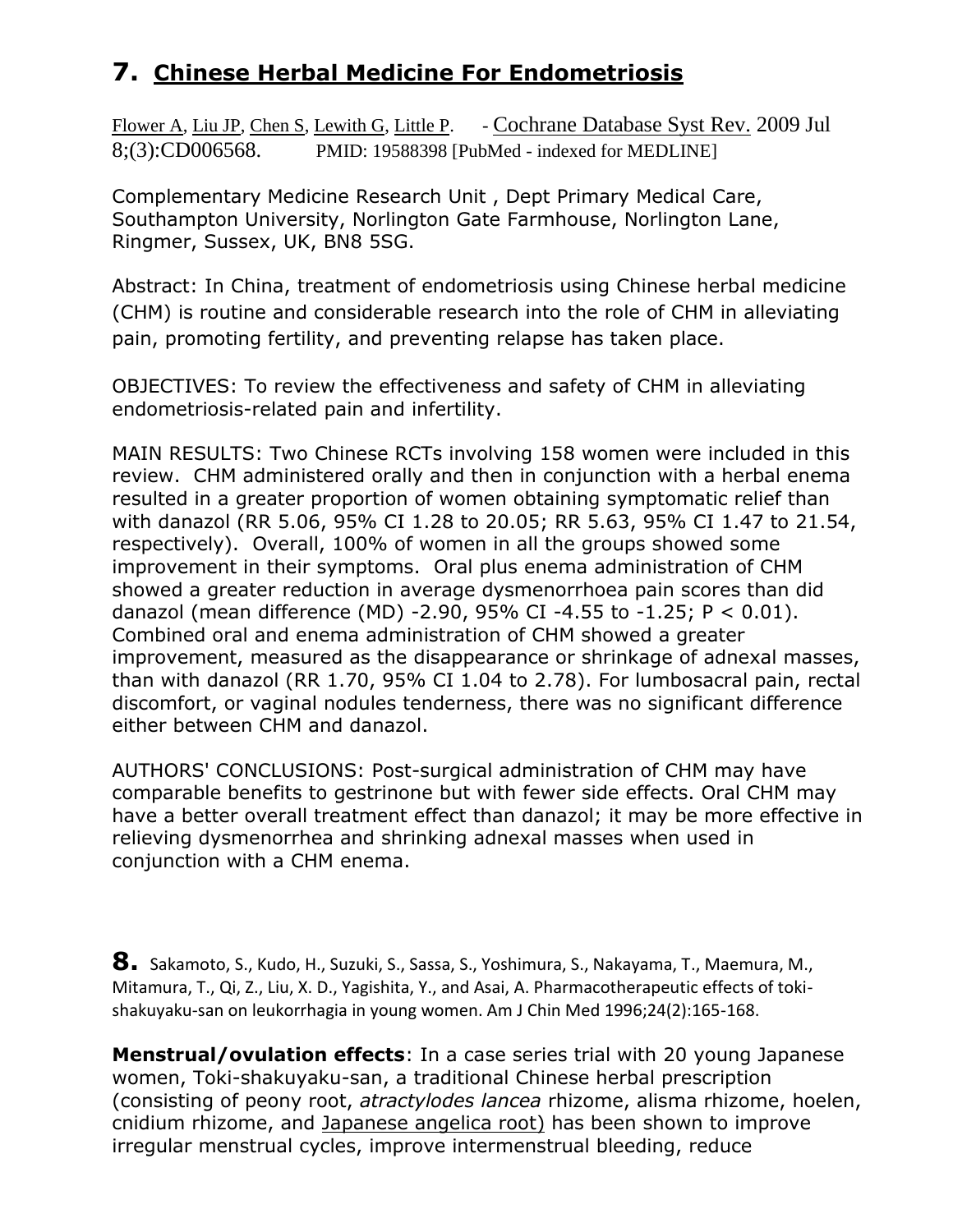leukorrhagia, improve pseudo-erosion of the cervix, improve low luteal phase basal body temperature, and improve low plasma progesterone levels.

**9.** Gepshtein Y, Plotnikoff GA, Watanabe K. Kampo in Women's Health: Japan's Traditional Approach to Premenstrual Symptoms. J Altern Complement Med. 2008 May 8.

# **White Peony**

**Peony is one of 23 medicinal substances that have been classified according to The Doctrine of Signatures, which has been traced back to the medical and pharmacological literature during the Middle Ages and then to 16th and 17th Century Europe where it was developed further**. **White Peony root has been used in connection with the following conditions; muscle cramps, fever, atherosclerosis, polycystic ovary syndrome and PMS. It has been an important remedy for female reproductive conditions ranging from dysmenorrhea (painful menstruation) to irregular menses. Studies show the major effect of white peony is to calm nerves and alleviate spasms. Peony contains a unique glycoside called paeoniflorin. Proanthocyanidins, flavonoids, tannins, polysaccharides, and paeoniflorin are all considered to contribute to the medicinal activity. Peony shows some weak estrogen-like effects, acting like a very weak anti-estrogen, particularly as part of a formula.**

#### **10. Studies on the use of Peony Root in Menstrual Irregularities**

Sakamoto, S., Yoshino, H., Shirahata, Y., Shimodairo, K., and Okamoto, R. Pharmacotherapeutic effects of kuei-chih-fu-ling-wan (keishi-bukuryo-gan) on human uterine myomas. Am J Chin Med 1992;20(3-4):313-317.

**Summary:** According to herbal texts, peony root has been used to treat menstrual irregularities and amenorrhea, which suggests that it may have hormonal effects. Both *in vitro* and human clinical trials with traditional Chinese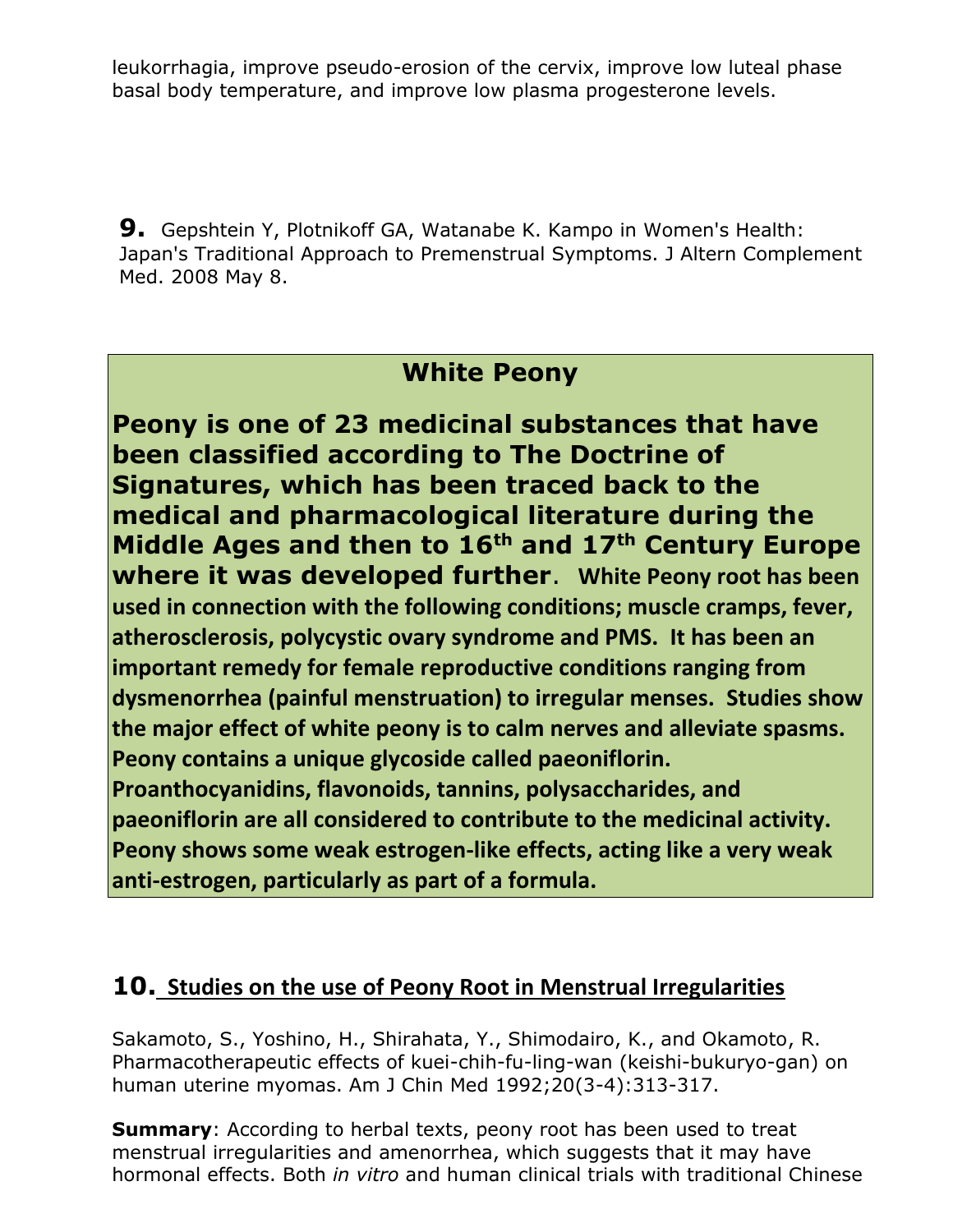and Japanese herbal formulas containing peony have also suggested various hormonal effects in both pre and postmenopausal women.

**Evidence**: Sakamoto et al. conducted a case series trial with 20 young Japanese women to investigate the effect of Toki-shakuyaku-san, a traditional Chinese herbal prescription (consisting of peony root, *atractylodes lancea* rhizome, alisma rhizome, hoelen, cnidium rhizome, and [Japanese angelica](http://www.naturalstandard.com/databases/dongquai)  [root\)](http://www.naturalstandard.com/databases/dongquai), in the treatment of irregular menstrual cycles, intermenstrual bleeding, leukorrhagia, pseudo-erosion of the cervix, low luteal phase basal body temperature, and low plasma progesterone. Results showed that irregular menstrual cycles improved in 17 out of 20 subjects (85%), intermenstrual bleeding improved in nine out of 12 subjects, short and/or low luteal phase basal body temperature improved in 17 out of 20 subjects (85%), pseudoerosion of the cervix improved moderately in all 20 cases.

**11.** Dang-Gui-Shao-Yao-San (DGSYS) is a mixture of medicinal herbs used in traditional Chinese medicine for the treatment of ovulatory disorders and anemia. The formula consists of *Angelica sinensis*, *Ligustucum chuanxiong* Hort, *Paeonia lactiflora* Pall., *Poria cocos* (Schw.) Wolf, *Atractylodis macrocephala* Koidz, and *Alisma orientalis* (Sam.) Juzep. The antioxidant actions of DGSYS have demonstrated beneficial cytoprotective effects against lipid peroxidation in three *in vitro* models: 1) rat liver homogenate, 2) human platelet aggregation induced by arachidonic acid (AA) and adenosine diphosphate (ADP), and 3) mitomycin C-mediated hemolysis in human erythrocytes.

Shen, A. Y., Wang, T. S., Huang, M. H., Liao, C. H., Chen, S. J., and Lin, C. C. Antioxidant and antiplatelet effects of dang-gui-shao-yao-san on human blood cells. Am J Chin Med 2005;33(5):747-758.

## **12. Uterine fibroid reduction effects**: **A traditional Chinese**

**herbal remedy** (bark of *Cinnamomum cassia* Bl. (Lauraceae), root of *Paeonia lactiflora* Pall. (Paeoniaceae), seed of *Prunus persica* Batsch. or *P*. *persiba* Batsch.var.davidiana Maxim. (Rosaceae), carpophores of *Poria cocos* Wolf. (Polyporaceae), and root bark of *Paeonia suffruticosa* Andr. (Paeoniaceae)) was shown to reduce the size of uterine myomas in 110 premenopausal women (27-52 years old)

**13.** Miller-Martini, D. M., Chan, R. Y., Ip, N. Y., Sheu, S. J., and Wong, Y. H. **A reporter gene assay for the detection of phytoestrogens in traditional Chinese medicine.** Phytother Res 2001;15(6):487-492.

**14.** Kang, D. G., Moon, M. K., Choi, D. H., Lee, J. K., Kwon, T. O., and Lee, H. S. **Vasodilatory and anti-inflammatory effects of the 1,2,3,4,6-penta-Ogalloyl-beta-D-glucose (PGG) via a nitric oxide-cGMP pathway**. Eur J Pharmacol 11-7-2005;524(1-3):111-119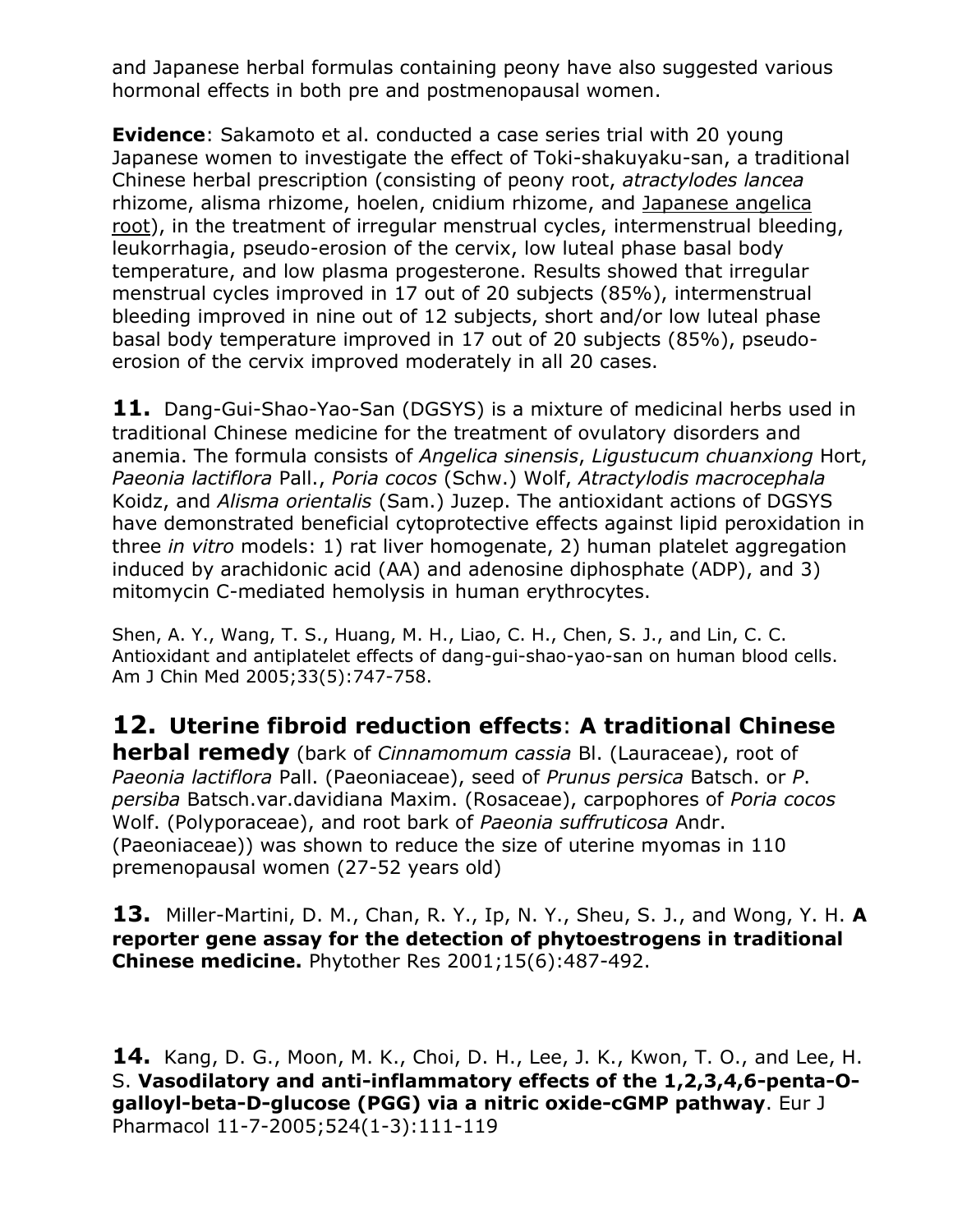**Vasodilatory effects**: Kang et al. investigated the vasorelaxant and antiinflammatory effects and possible mechanisms of action of 1,2,3,4,6-penta-Ogalloyl-beta-d-glucose (PGG) isolated from the root bark of *Paeonia suffruticosa* …….These results may suggest that PGG dilates vascular smooth muscle and suppresses the vascular inflammatory process via endothelium-dependent nitric oxide (NO)/cGMP signaling.

# **Studies on Corydalis/Yan Hu Suo – an herb in PMS Relief Herb Pack**

Many clinical studies have been conducted on this medicinal root. Corydalis has been used extensively in the treatment of coronary artery disorder because of its strong function to move blood and energy. In Traditional Chinese Medicine, pain is the symptom that manifests when energy is stagnate. Corydalis is one of the most effective herbs to relieve pain because of its ability to move the energy or qi. It's been used in gynecological conditions extensively and is often combined with other medicinal herbs in this formula for pain related to menstruation.

**15.** Huang, X. N., Liu, G. X., and Zhang, Y. [**Tranquillizing effects of total alkaloids of Corydalis saxicola (author's transl)]**. Zhongguo Yao Li Xue.Bao. 1981;2(3):156-159.

According to patient self-reports from clinical study, *Corydalis yanhusuo* and *Angelicae dahuricae* significantly decreased cold-induced pain intensity and the level at which pain was considered bothersome a dose-related analgesic effect was also observed. According to human *in vitro* study, alkaloids from *Corydalis* dependently inhibited K(ATP) channel current.

Alkaloids derived from *Corydalis saxicola,* as well as Tetrahydropalmatine (THP) and its analogues (all of which are derived from *Corydalis ambigua* and various species of *Stephania*), have demonstrated tranquilizing and hypnotic effects and therefore may interact with or augment the effects of sedative medications.

**16.** Yuan, C. S., Mehendale, S. R., Wang, C. Z., Aung, H. H., Jiang, T., Guan, X., and Shoyama, Y. **Effects of Corydalis yanhusuo and Angelicae dahuricae on cold pressor-induced pain in humans**: a controlled trial. J.Clin.Pharmacol.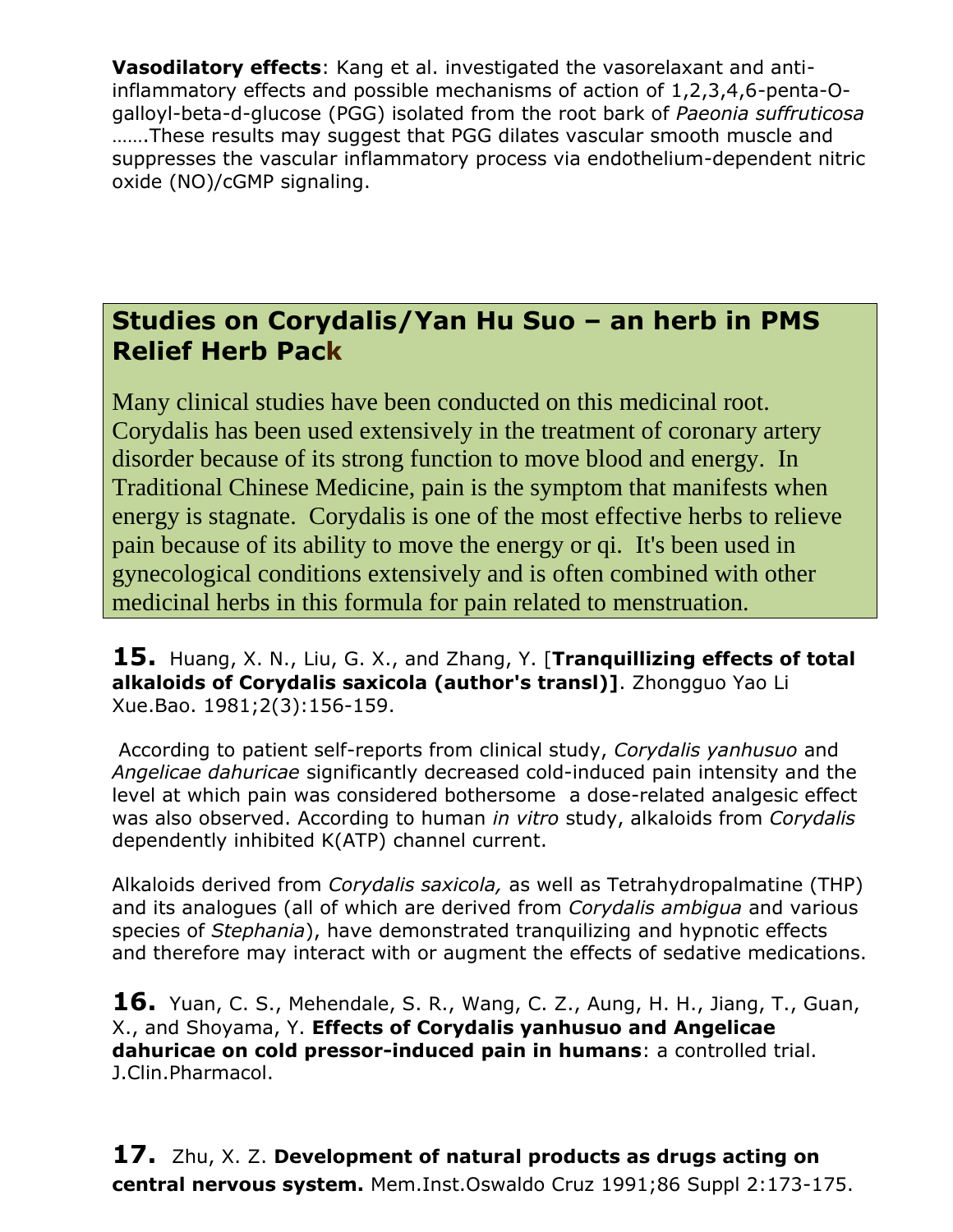# **Studies on Dang Gui/dong quai an herb in PMS Relief**

### **DANG GUI- Angelicae**

**Dang-gui in Traditional Chinese Medicine (TCM), is sometimes referred to as the female ginseng. It is often included in herbal combinations, almost never used alone, for abnormal menstruation, suppressed menstrual flow, painful menstruation and uterine bleeding. It is also used in TCM for both men and women with cardiovascular disease, including high blood pressure and problems with peripheral circulation. Dang Gui is believed to have an adaptogenic effect on the female hormonal system.** 

**18.** Fei GR, Fu YH, and Wen L. Fifty nine cases of chronic pelvic inflammation treated by traditional Chinese medicine and Western medicine. Journal of Guiyang College of Traditional Chinese Medicine 1997;19(1):45.

**19.** Gundling K and Ernst E. Herbal medicines: influences on blood coagulation. Perfusion 2001;14:336-342.

**20.** Harada, M., Suzuki, M., and Ozaki, Y. Effect of Japanese Angelica root and peony root on uterine contraction in the rabbit in situ. J Pharmacobiodyn. 1984;7(5):304-311.

**21.** Johns J. What is dong quai and what health problems can it help relieve? Nebr Mortar Pestle 1996;59:18.

**22.** Johnston B. Califonia hospital study of dong quai. HerbalGram 1996;(38):23

**Misc. Studies Supporting PMS Relief Herb Pac**